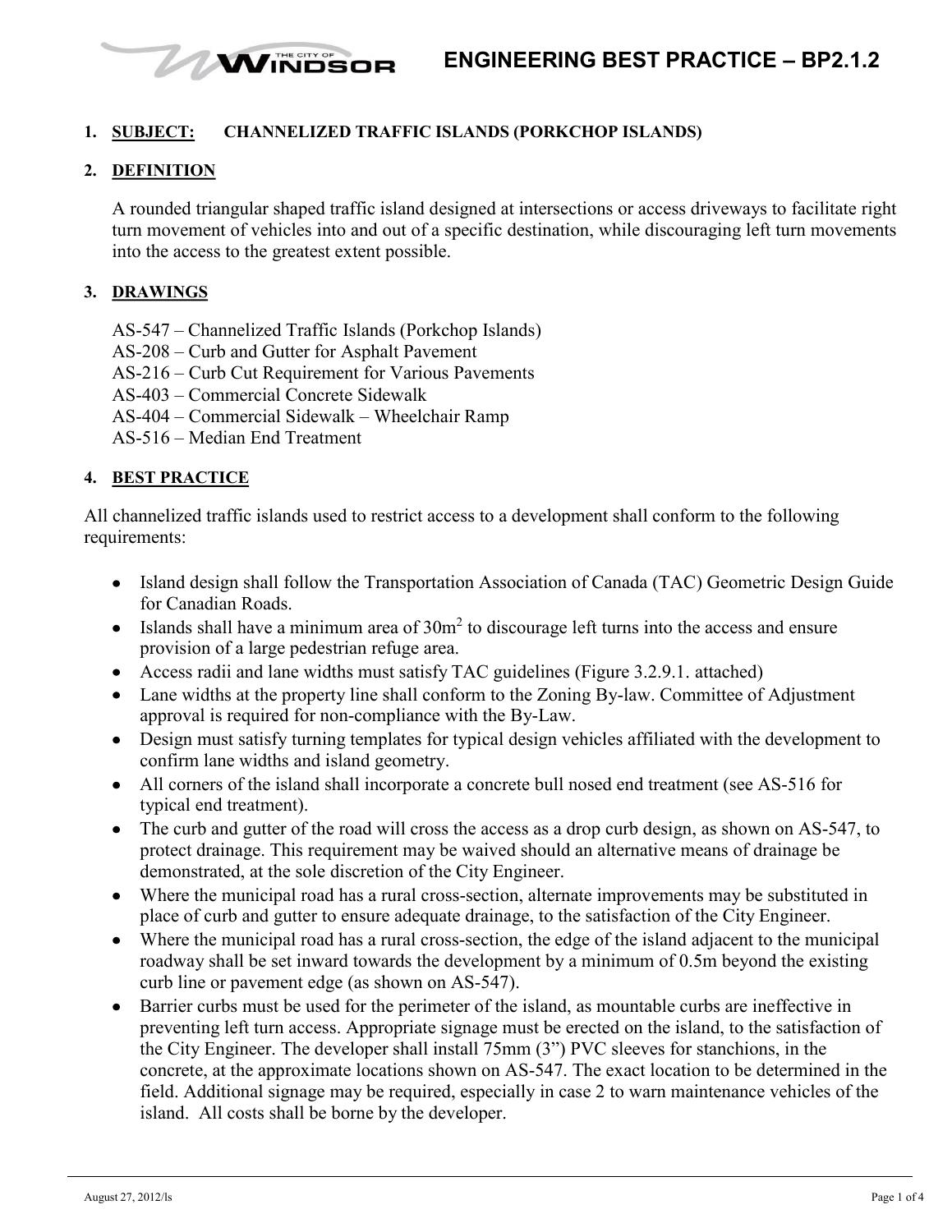# **ENGINEERING BEST PRACTICE – BP2.1.2**

- Municipal sidewalks shall carry through the island in line with the existing infrastructure.  $\bullet$ Wheelchair ramps are required, for all sidewalk entrances, with stamped treatment in order to aid of those with a visual impairment.
- The island surface treatment shall be coloured, stamped concrete, with the exception of the curb,  $\bullet$ sidewalk and wheelchair ramp locations. Colour to be approved by the City Engineer and City Planner.
- All resulting repairs to surrounding municipal roads, curbs and sidewalks shall be to current City Standards.

# **5. RELATED BEST PRACTICES**

BP2.1.1 – Commercial Driveway Approaches to Roads and Deceleration Lanes – Guidelines for the Use of Curbs

BP2.3.1 – Driveway Approaches

# **6. RELATED CITY STANDARDS**

- S-4 Selected Granular Base Courses
- S-5 Concrete Curbs and Combined Curbs and Gutters
- S-6 Concrete Sidewalk and Driveway Approaches

**WINDSOR** 

S-9 - Concrete

*Mario Sonego* November 15, 2012 City Engineer or Designate Date

Attachment – AS-547, TAC Figure 3.2.9.1